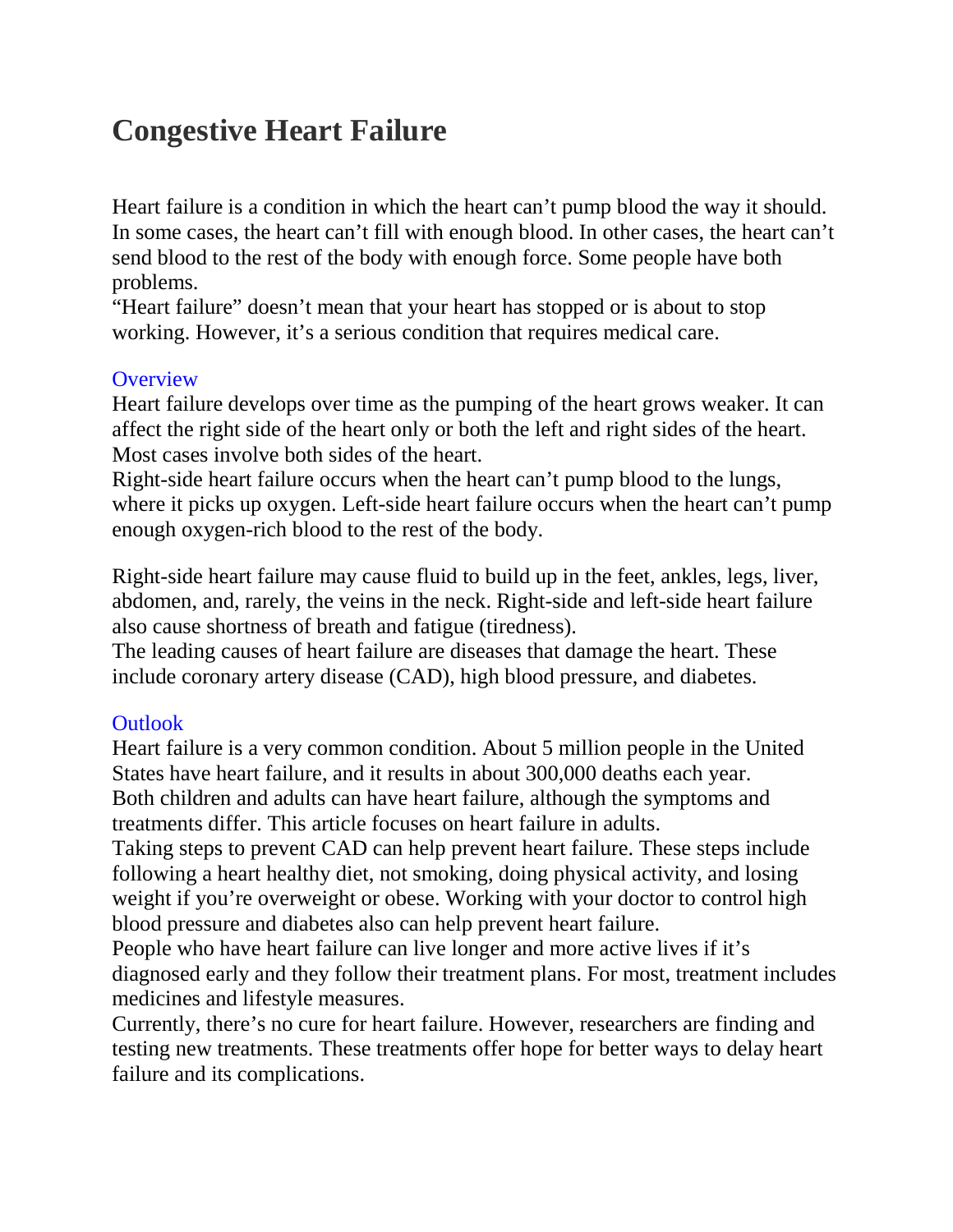#### Other Names for Heart Failure

Left-side, or systolic, heart failure. This is when the heart can't pump enough oxygen-rich blood to the body.

Right-side, or diastolic, heart failure. This is when the heart can't fill with enough blood.

Some people have only right-side heart failure. But all people who have left-side heart failure also have right-side heart failure. Treatments for right-side heart failure alone differ from treatments for both right-side and left-side heart failure. Your doctor will plan your treatment based on your type of heart failure and your unique needs.

## What Causes Heart Failure?

Conditions that damage the heart muscle or make it work too hard can cause heart failure. Over time, the heart weakens. It isn't able to fill with and/or pump blood as well as it should.

As the heart weakens, certain proteins and other substances may be released into the blood. They have a toxic effect on the heart and blood flow, and they cause heart failure to worsen.

#### **Major Causes**

The most common causes of heart failure are coronary artery disease (CAD), high blood pressure, and diabetes. Treating these problems can prevent or improve heart failure.

## Coronary Artery Disease

CAD occurs when a fatty material called plaque (plak) builds up in your coronary arteries. These arteries supply oxygen-rich blood to your heart. Plaque narrows the arteries, causing less blood to flow to your heart muscle. This can lead to chest pain,heart attack, and heart damage.

#### High Blood Pressure

Blood pressure is the force of blood pushing against the walls of the arteries. Blood pressure is "high" if it stays at or above 140/90 mmHg over a period of time. High blood pressure stiffens blood vessels and makes the heart work harder. Without treatment, the heart may be damaged.

#### **Diabetes**

This disease occurs when the level of sugar in the blood is high. The body doesn't make enough insulin or doesn't use its insulin properly. Insulin is a hormone that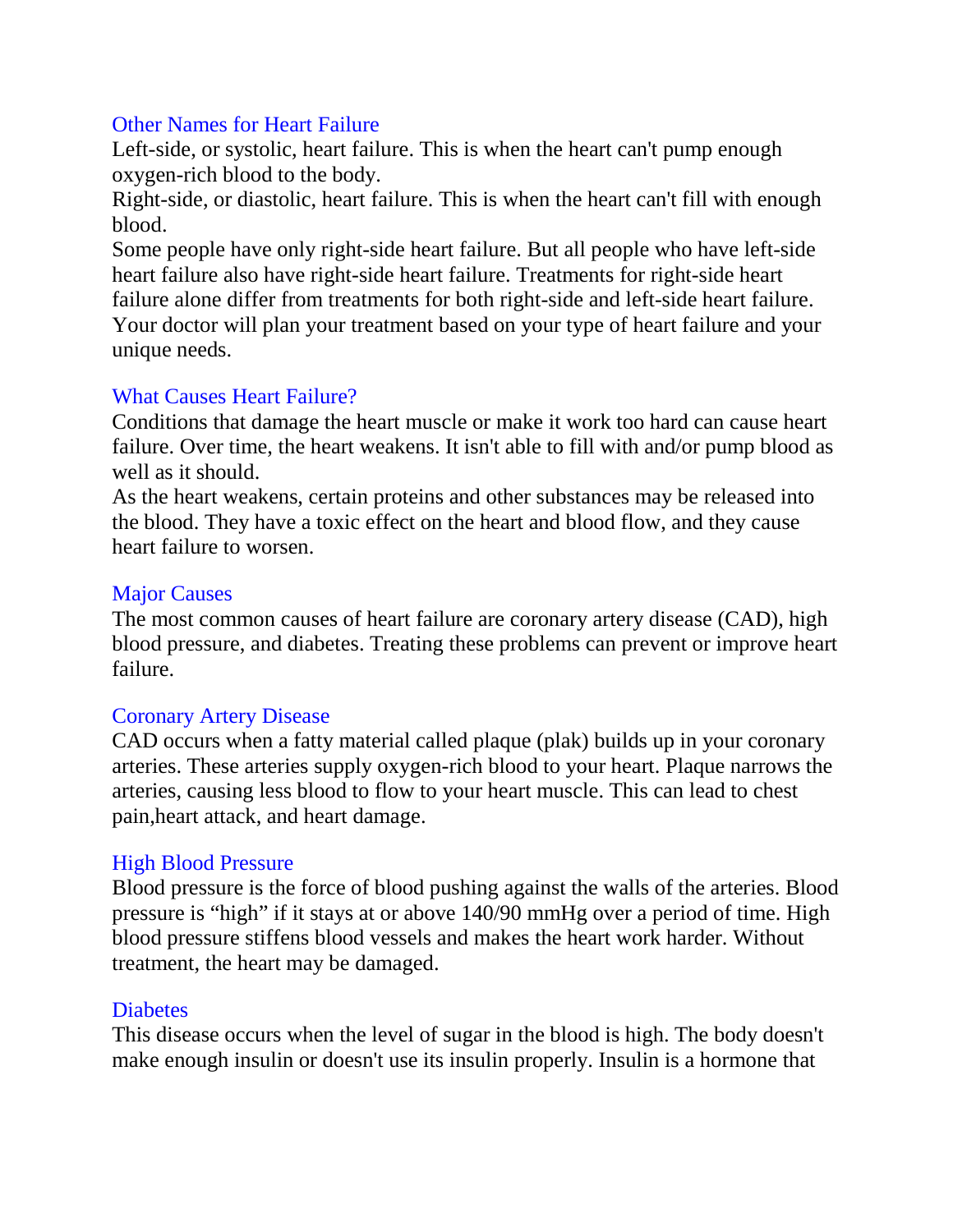helps convert food to energy. High sugar levels can damage blood vessels around the heart.

## Other Causes

Other diseases and conditions that can lead to heart failure are:

- Heart muscle diseases. These diseases may be present at birth or due to injury or infection.
- Heart valve disorders. These problems may be present at birth or due to infections, heart attacks, or damage from heart disease.
- Arrhythmias (ah-RITH-me-ahs), or irregular heartbeats. These heart problems may be present at birth or due to heart disease or heart defects.
- Congenital heart defects. These heart problems are present at birth. Other factors also can injure the heart muscle and lead to heart failure. These include:
- Treatments for cancer, such as radiation and chemotherapy
- Thyroid disorders (having either too much or too little thyroid hormone in the body)
- Alcohol abuse
- HIV/AIDS
- Cocaine and other illegal drug use
- Too much vitamin E
- Heart damage from obstructive sleep apnea may cause heart failure to worsen. In obstructive sleep apnea, your breathing stops or gets very shallow while you're sleeping. This can deprive the heart of oxygen and increase its workload. Treating this sleep problem may improve heart failure.

# Who Is At Risk for Heart Failure?

About 5 million people in the United States have heart failure, and it results in about 300,000 deaths each year. The number of people who have heart failure is growing. Each year, another 550,000 people are diagnosed for the first time. Heart failure is more common in:

- People who are 65 or older. Aging can weaken the heart muscle. Older people also may have had a disease for many years that causes heart failure. Heart failure is the #1 reason for hospital visits in this age group.
- African Americans. African Americans are more likely than people of other races to have heart failure and to suffer from more severe forms of it. They're also more likely than other groups to have symptoms at a younger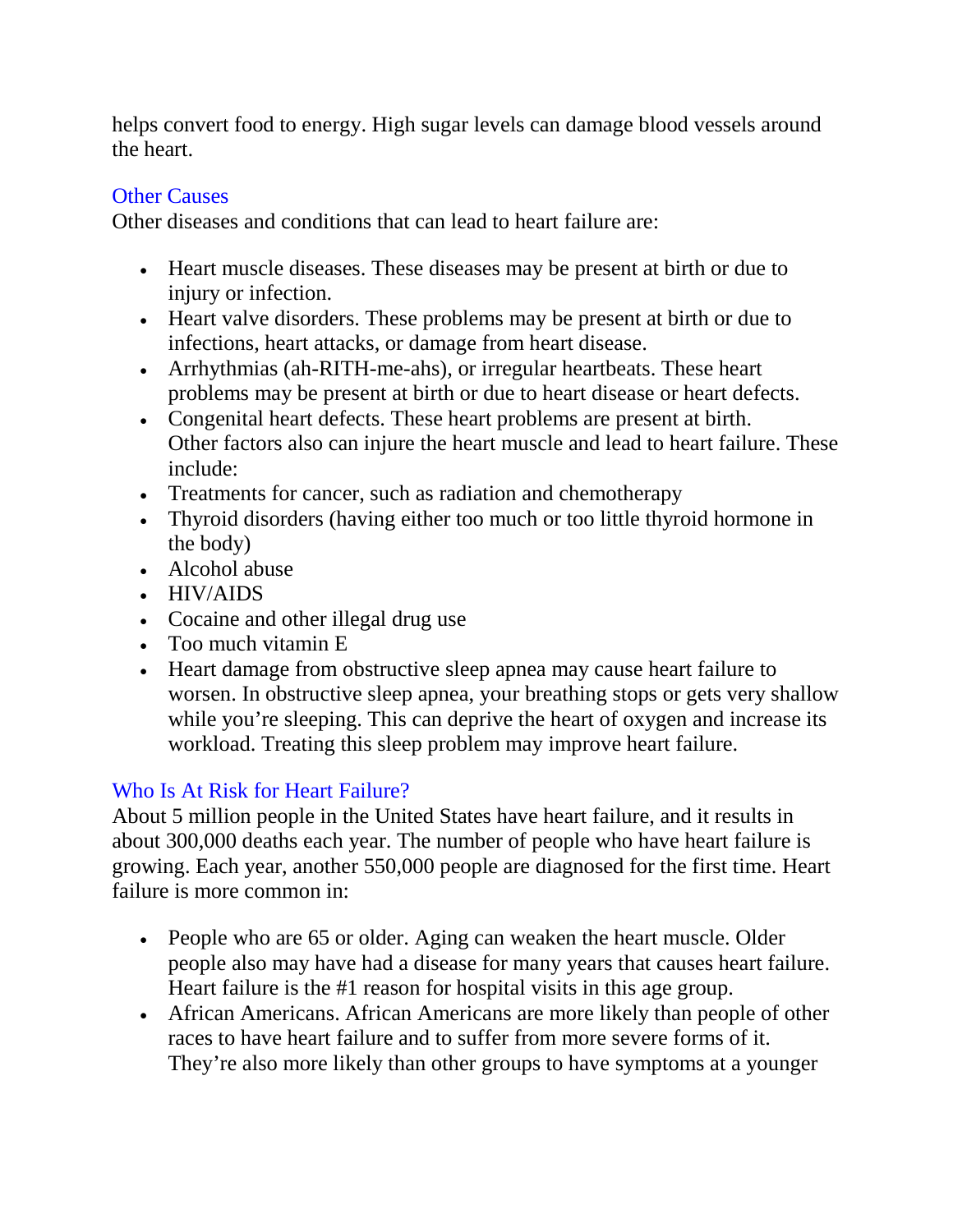age, get worse faster, have more hospital visits due to heart failure, and die from heart failure.

- People who are overweight or obese. Excess weight puts a greater strain on the heart. It also can lead to type II diabetes, which adds to the risk of heart failure.
- Men have a higher rate of heart failure than women. But in actual numbers, more women have the condition. This is because many more women than men live into their seventies and eighties when it's common.
- Children with congenital heart defects also can develop heart failure. Children are born with these defects when the heart, heart valves, and/or blood vessels near the heart don't form correctly. This can weaken the heart muscle and lead to heart failure.
- Children don't have the same symptoms or get the same treatment for heart failure as adults. This article focuses on heart failure in adults.

#### What Are the Signs and Symptoms of Heart Failure?

The most common signs and symptoms of heart failure are:

- Shortness of breath or trouble breathing
- Fatigue (tiredness)
- Swelling in the ankles, feet, legs, abdomen, and, rarely, the veins in your neck
- All of these symptoms are due to the buildup of fluid in your body. When symptoms start, you may feel tired and short of breath after routine physical effort—like climbing stairs.
- As the heart grows weaker, symptoms get worse. You may begin to feel tired and short of breath after getting dressed or walking across the room. Some people have shortness of breath while lying flat.
- Fluid buildup from heart failure also causes weight gain, frequent urination, and a cough that's worse at night and when you're lying down. This cough may be a sign of a condition called acute pulmonary (PULL-mun-ary) edema (e-DE-ma). This is when too much fluid is in your lungs. This severe condition requires emergency treatment.

## How Is Heart Failure Diagnosed?

Your doctor will diagnose heart failure based on your medical and family histories, a physical exam, and tests. Because the symptoms of heart failure also are common in other conditions, your doctor must: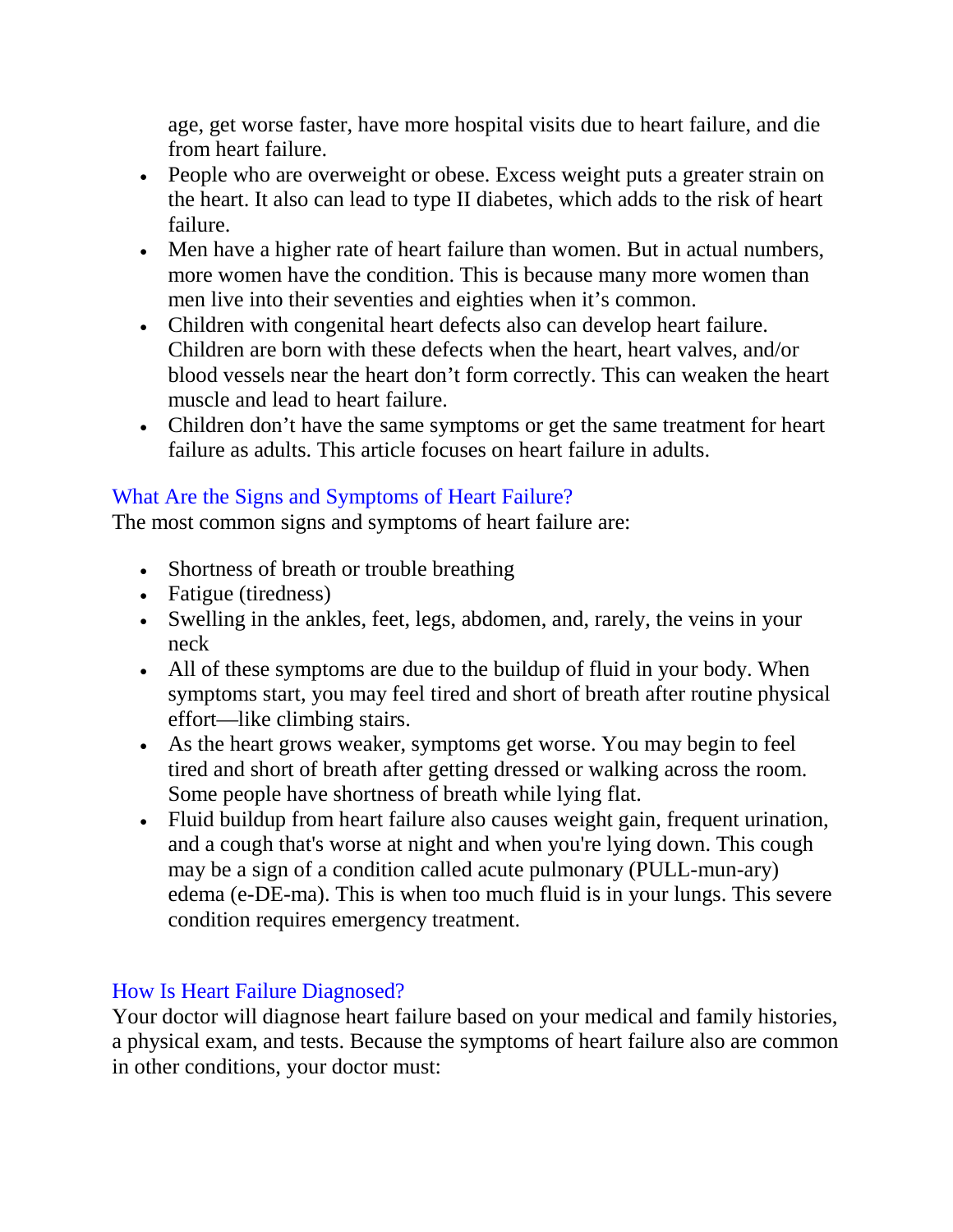- Find out whether you have a disease or condition that can cause heart failure, such as coronary artery disease (CAD), high blood pressure, or diabetes
- Rule out other causes of your symptoms
- Find any damage to your heart and measure how well your heart pumps blood

Early diagnosis and treatment can help people with heart failure live longer, more active lives.

- Medical and Family Histories Your doctor will ask whether you or others in your family have or have had a disease or condition that can cause heart failure.
- Your doctor also will ask about your symptoms. He or she will want to know which symptoms you've have, when they occur, how long you've had them, and how severe they are. The answers will help show whether and how much your symptoms limit your daily routine.
- Physical Exam
	- <sup>o</sup> During the physical exam, your doctor will:
	- <sup>o</sup> Listen to your heart for sounds that aren't normal
	- <sup>o</sup> Listen to your lungs for the sounds of extra fluid buildup
	- <sup>o</sup> Look for swelling in your ankles, feet, legs, abdomen, and the veins in your neck
- Diagnostic Tests

No one test shows whether you have heart failure. If you have signs and symptoms of heart failure, your doctor may order

an EKG (electrocardiogram), a chest x ray, and a BNP blood test as initial tests.

• Initial Tests

EKG. This simple test shows how fast your heart is beating and whether its rhythm is steady or irregular. An EKG may show whether you have had a heart attack or whether the walls in your heart's pumping chambers are thicker than normal. Thicker walls can make it harder for your heart to pump blood.

- Chest x ray. A chest x ray takes a picture of your heart and lungs. It can show whether your heart is enlarged, whether you have fluid in your lungs, or whether you have lung disease.
- BNP blood test. This new test checks the level of a hormone called BNP, which rises during heart failure.

# Followup Tests

Your doctor may refer you to a cardiologist if your initial test results indicate heart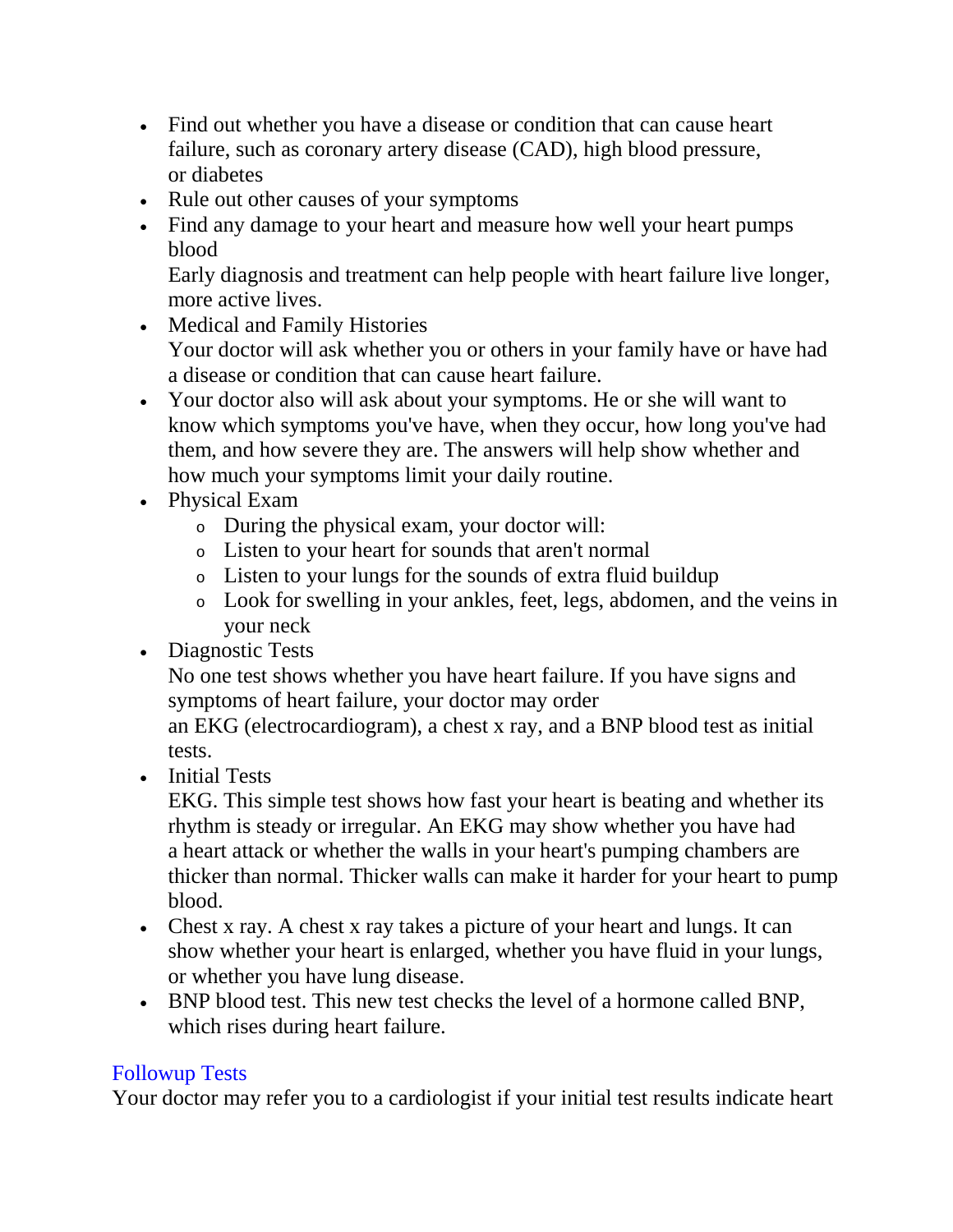failure. A cardiologist is a doctor who specializes in treating people with heart problems.

The cardiologist will likely order one or more other tests to confirm the diagnosis.

- Echocardiography. Echocardiography uses sound waves to create a moving picture of your heart. It shows the size and shape of your heart and how well parts of your heart are working. The test also can show where blood flows poorly to the heart, where the heart muscle doesn't contract as it should, and damage to the heart muscle caused by poor blood flow. Sometimes this test is done both before and after your heart is put through physical stress (see stress testing below). Testing under stress helps show whether there's a lack of blood flow to your heart (a sign of CAD).
- Doppler imaging. A Doppler test uses sound waves to measure the speed and direction of blood flow. It's often done with an echocardiogram to give a more complete picture of blood flow to the heart and lungs. Doppler is often used to find out whether you have right-side heart failure (this is when the heart can't fill with enough blood).
- Holter monitor. A Holter monitor is a small box that you carry in a pouch around your neck or clipped to your belt. It's attached to sticky patches called electrodes that are placed on your chest. The device records your heart rhythm for a full 24- or 48-hour period, while you do your normal daily activities.
- Nuclear heart scan. A nuclear heart scan is a test that shows how well blood is passing through your heart and how much blood is reaching your heart muscle.

Your doctor will inject a radioactive substance into your bloodstream, which will make your heart chambers and vessels easy to see. Then, a special camera is used to show where the substance lights up (in healthy heart muscle) and where it doesn't (in damaged heart muscle).

• Cardiac catheterization. During cardiac catheterization (KATH-e-ter-i-ZAshun), a long, thin, flexible tube called a catheter is put into a blood vessel in your arm, groin (upper thigh), or neck and threaded to your heart. This allows your doctor to study the insides of your coronary arteries. Coronary arteries carry oxygen-rich blood to your heart.

During this procedure, your doctor can check the pressure and blood flow in the heart's chambers, collect blood samples, and use x rays to look at the coronary arteries.

• Coronary angiography. Coronary angiography (an-jee-OG-ra-fee) is usually done with cardiac catheterization. A dye that can be seen on x ray is injected into the blood through the tip of the catheter. The dye allows your doctor to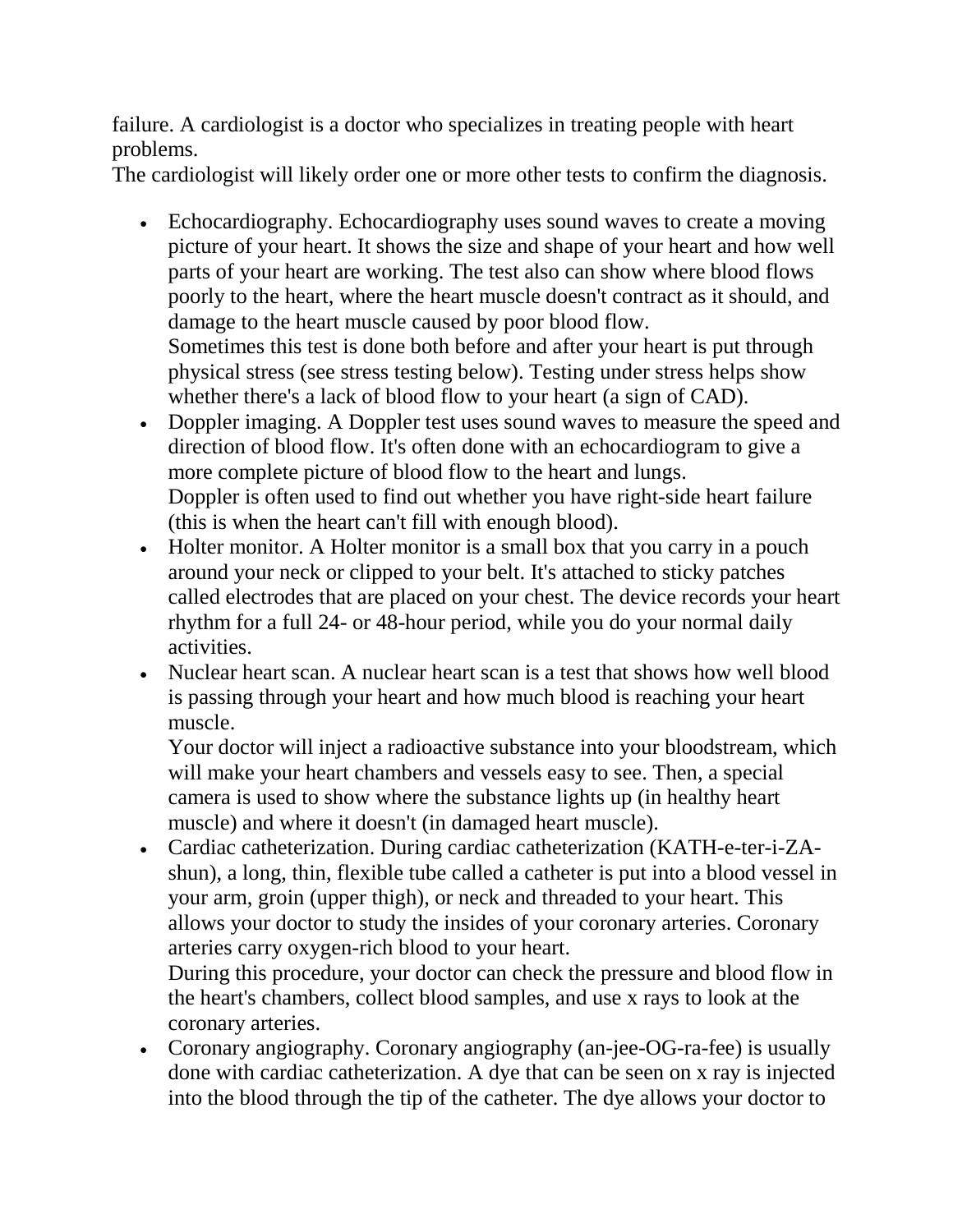see the flow of blood to the heart muscle. This test also shows how well your heart is pumping.

Stress test. Some heart problems are easier to diagnose when your heart is working harder and beating faster than when it's at rest. During stress testing, you exercise (or are given medicine if you can't exercise) to make your heart work harder and beat faster. You may walk or run on a treadmill or pedal a bicycle.

Heart tests, such as nuclear heart scanning and echocardiography, are done during stress testing.

- Cardiac magnetic resonance imaging (MRI). A cardiac MRI scan shows, in detail, the structures and beating of your heart. An MRI scan can help your doctor see whether parts of your heart are damaged. Doctors also are using MRI in research studies to find early signs of heart failure, even before symptoms appear
- Positron emission tomography (PET). PET scanning shows the level of chemical activity in areas of your heart. This scan can help your doctor see whether enough blood is flowing to these areas. It can show blood flow problems that other types of scans may not pick up.
- Thyroid function tests. Thyroid function tests show how well the thyroid is working. They include blood tests, imaging tests, and tests to stimulate the thyroid. These common tests are key in checking for heart failure. Having too much or too little thyroid hormone in the blood can cause heart failure.

# How Is Heart Failure Treated?

Early diagnosis and treatment can help people with heart failure live longer, more active lives. How heart failure is treated will depend on your type and stage of heart failure (how severe it is).

# The goals of treatment for all stages of heart failure are to:

- Treat the underlying cause of your heart failure, such as coronary artery disease (CAD), high blood pressure, or diabetes
- Reduce your symptoms
- Stop your heart failure from getting worse
- Increase your lifespan and improve your quality of life
- For people with any stage of heart failure, treatment will include lifestyle measures, medicines, and ongoing care.
- People who have more severe heart failure also may need medical procedures and surgery.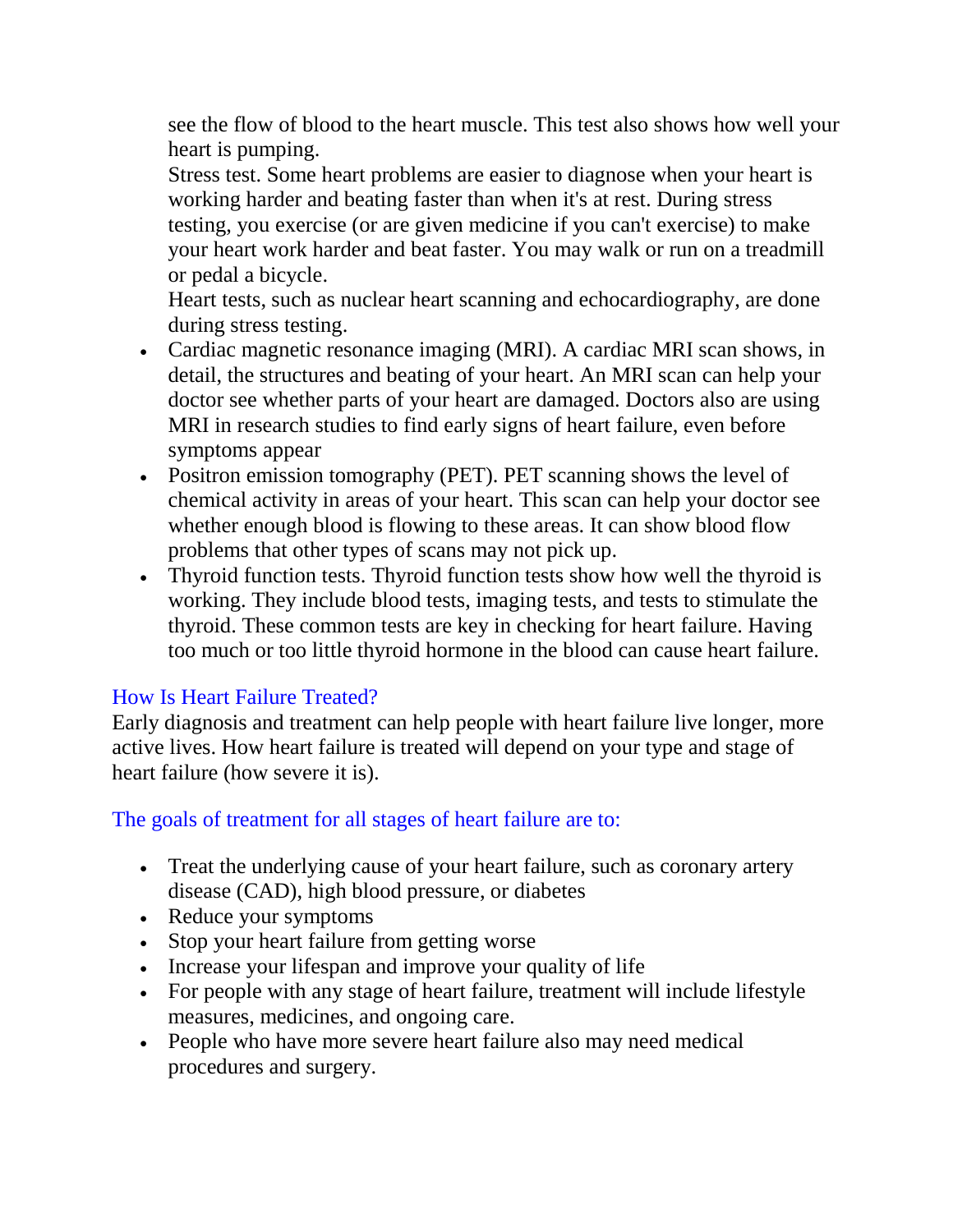• Lifestyle Measures

You can take simple steps to help yourself feel better and control heart failure. The sooner you start these measures, the better off you're likely to be.

• Follow a Healthy Eating Plan

A diet low in salt, fat, saturated fat, trans fat, and cholesterol can help you prevent or control heart failure. Salt can cause extra fluid to build up in your body, making heart failure worse. Fat and saturated fat can increase your blood cholesterol levels. Transfat raises your LDL ("bad") cholesterol and lowers your HDL ("good") cholesterol. High blood cholesterol can cause heart disease, which in turn can cause heart failure.

A balanced diet with varied nutrients can help your heart work better. Getting enough potassium is key for people with heart failure. Some heart failure medicines deplete the potassium in your body. This can put people with heart failure in danger. Lack of potassium can cause very rapid heart rhythms that lead to sudden death.

Potassium is found in foods like bananas, strawberries, raisins, beets, and greens. Talk to your health care team about getting the correct amount of potassium.

If you have heart failure, you shouldn't drink alcohol. If you have severe heart failure, your doctor may advise you to limit the amount of fluids that you drink.

• Adopt Healthy Habits

Taking steps to control risk factors for CAD, high blood pressure, and diabetes also will help control heart failure.

Lose weight if you're overweight or obese. Work with your health care team to lose weight safely.

Do physical activity as your doctor directs to become more fit and stay as active as possible.

Quit smoking and avoid using illegal drugs. Avoid exposure to secondhand smoke. Smoking and drugs can worsen heart failure and harm your health. Get enough rest.

# **Medicines**

- Your doctor will base your medicine treatment on the type of heart failure you have, how severe it is, and your response to certain medicines. The following are the main medicines for treating heart failure.
- Diuretics (water or fluid pills) help reduce fluid buildup in your lungs and swelling in your feet and ankles.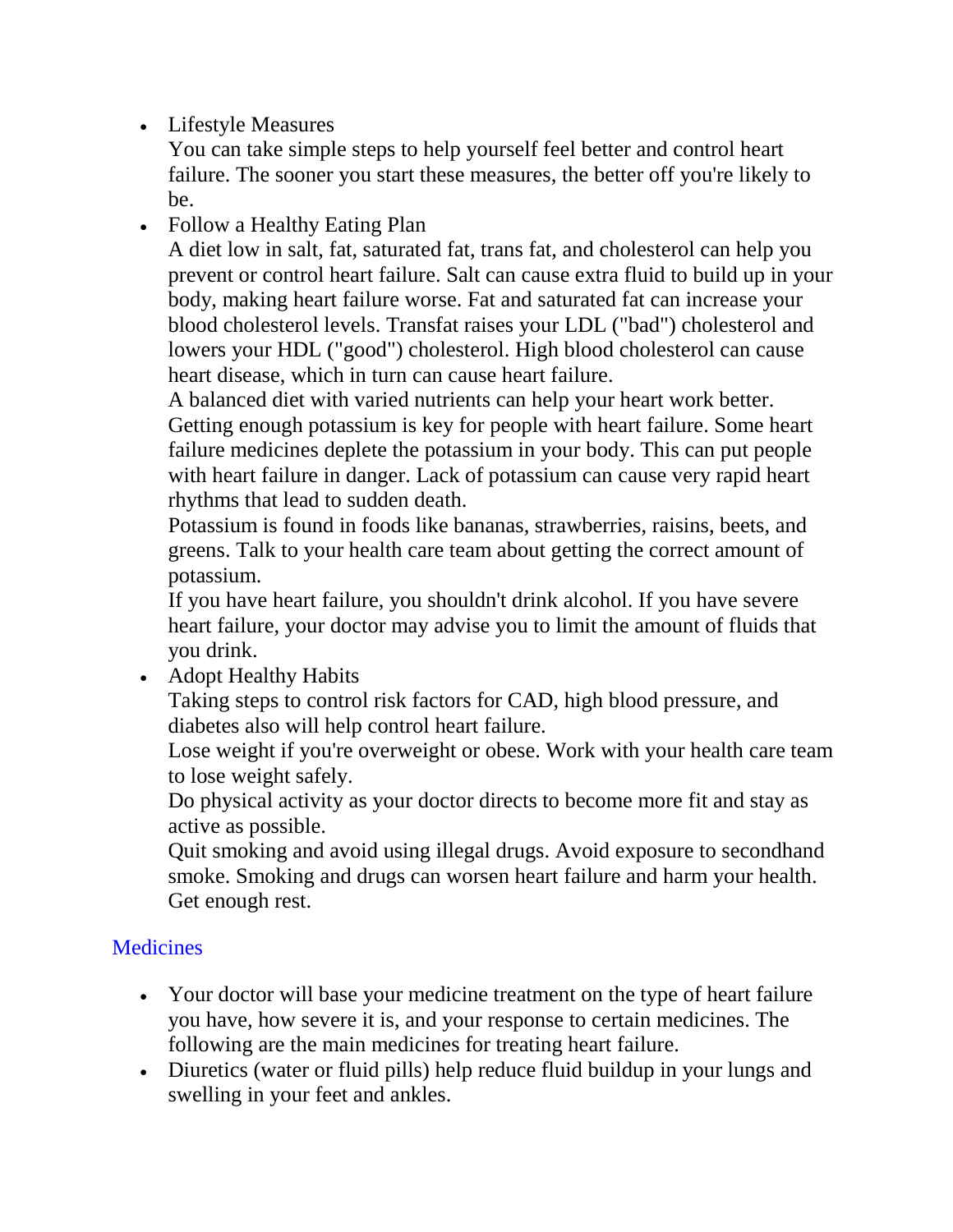- ACE inhibitors lower blood pressure and reduce strain on your heart. They also may reduce the risk of a future heart attack.
- Aldosterone antagonists trigger the body to get rid of salt and water through urine, which lowers the volume of blood that the heart must pump.
- Angiotensin receptor blockers relax your blood vessels and lower blood pressure, so the heart doesn't have to work as hard
- Beta blockers slow your heart rate and lower your blood pressure to decrease the workload on your heart.
- Isosorbide dinitrate/hydralazine hydrochloride helps relax your blood vessels, so your heart doesn't work as hard to pump blood. The Food and Drug Administration approved this medicine for use in African Americans after studies showed it worked well for this group.
- Digoxin makes the heart beat stronger and pump more blood.
- Many people with severe heart failure must be treated in the hospital from time to time. In the hospital, you may receive new or special medicines, but you will keep taking your other medicines too. Some people with very severe heart failure are given intravenous (IV) medicines, which are injected into veins in their arms.

Your doctor also will order extra oxygen if you take medicine but still have trouble breathing. The extra oxygen can be given in the hospital and at home.

## Ongoing Care

It's important to watch for signs that heart failure is getting worse. Weigh yourself each day. Let your doctor know right away if you have a sudden weight gain or weight loss. Either one can signal a need to adjust your treatment. If your doctor advises you to limit your intake of fluids, carefully watch how much you drink during the day.

It's also important to get medical care for other related conditions. If you have diabetes and/or high blood pressure, work with your health care team to control your condition(s). Have your blood sugar level and blood pressure checked. Your doctor will tell you how often to come in for tests and how often to take measurements at home.

## Medical Procedures and Surgery

As heart failure worsens, lifestyle changes and medicines may no longer control heart failure symptoms. You may need a medical procedure or surgery. If you have heart damage and severe heart failure symptoms, you may need: Cardiac resynchronization therapy. In heart failure, the right and left sides of the heart may no longer contract at the same time. This disrupts the heart's pumping.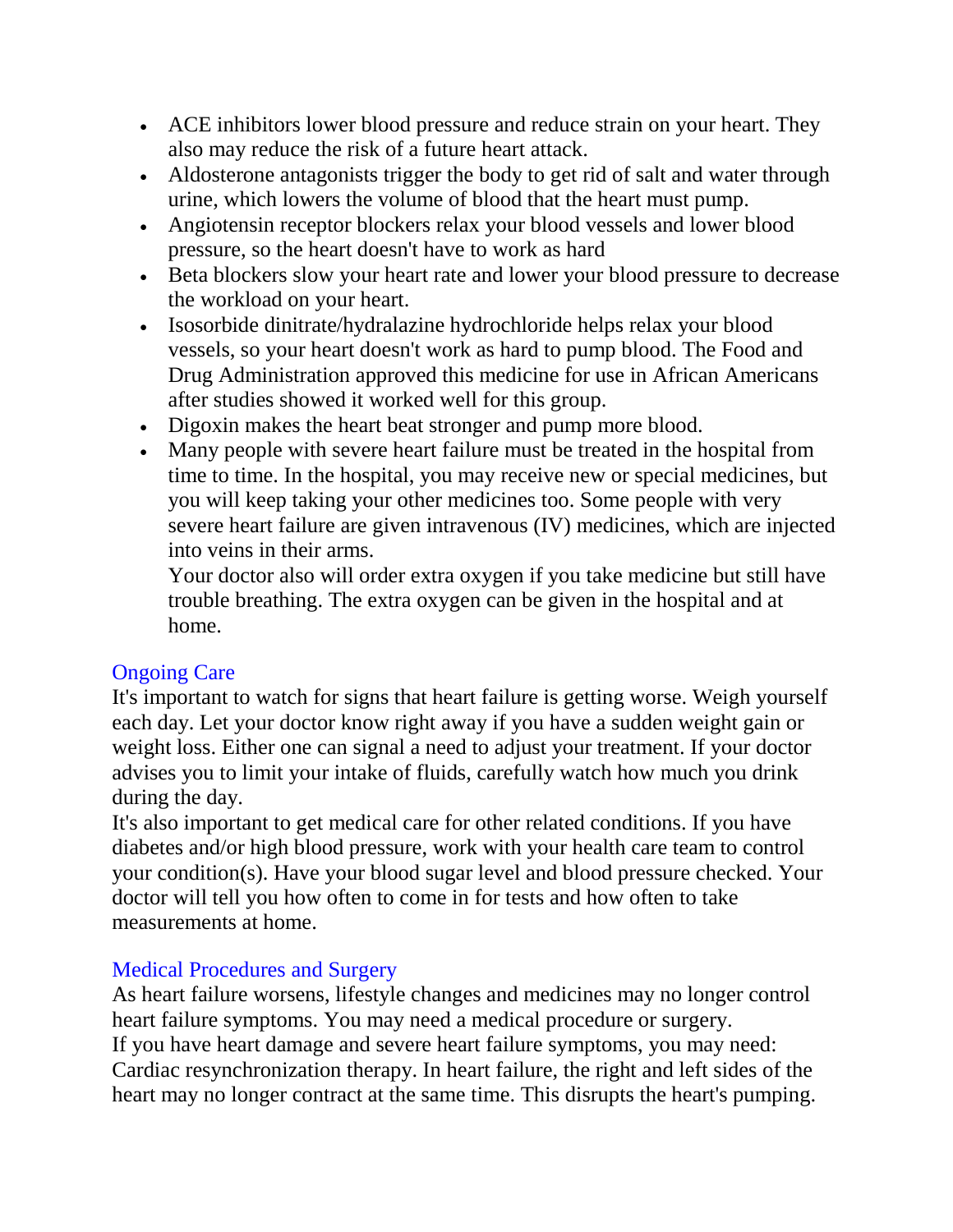To correct this problem, doctors may implant a type of pacemakernear your heart. This device helps both sides of the heart contract at the same time, which may decrease heart failure symptoms.

An implantable cardioverter defibrillator (ICD). Some people with heart failure have very rapid, irregular heartbeats. Without treatment, the problem can causesudden cardiac arrest. Doctors implant ICDs to solve this problem. ICDs are similar to pacemakers. The device checks your heart rate and corrects heart rhythms that are too fast.

## People who have heart failure symptoms at rest despite other treatments may need:

A mechanical heart pump, such as a left ventricular assist device. This device helps pump blood from the heart to the rest of the body. People may use pumps until they have surgery or as a long-term treatment.

Heart transplant. When all other treatments fail to control symptoms, some people who have heart failure receive healthy hearts from deceased donors.

Experimental treatments. Studies are under way to see whether open-heart surgery or angioplasty (a procedure used to unblock heart arteries and improve blood flow) can reduce heart failure symptoms.

#### Ongoing Research

Researchers continue to learn more about heart failure and how to treat it. As a result, treatments are getting better.

People with heart failure often can be treated in a research study. You get top care from heart failure experts and the chance to help advance heart failure knowledge and care.

You also may want to take part in a heart failure registry, which tracks the course of disease and treatment in large numbers of people. These data help research move forward. You may help yourself and others by taking part. Talk to your health care team to learn more.

## How Can Heart Failure Be Prevented?

You can take steps to prevent heart failure. The sooner you start, the better your chances to avoid it or to stay healthier longer.

## For People Who Have Healthy Hearts

If you have a healthy heart, you can take action to prevent heart disease, which helps prevent heart failure. To prevent heart disease:

• Follow a heart healthy diet that focuses on fruits, vegetables, whole grains, low-fat diary products, and lean meat. It also should be low in salt, fat,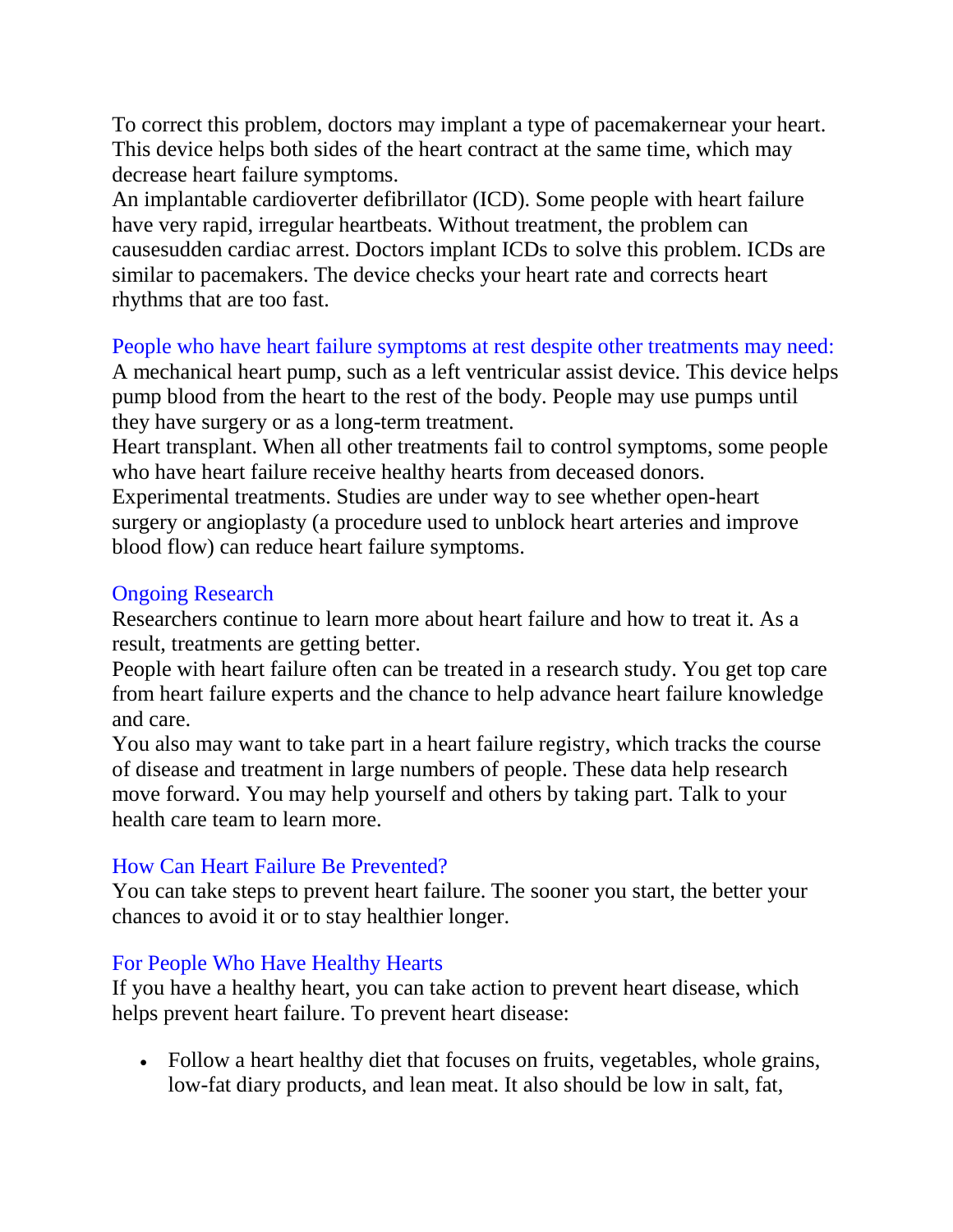saturated fat,trans fat, and cholesterol. Examples of healthy eating plans are the National Heart, Lung, and Blood Institute's Therapeutic Lifestyle Changes (TLC) diet and the Dietary Approaches to Stop Hypertension (DASH) eating plan.

- Quit smoking if you smoke. Avoid exposure to secondhand smoke.
- Lose weight if you're overweight or obese.
- Get regular physical activity. Aim for at least 30 minutes on most, and preferably all, days of the week.
- Avoid using illegal drugs.
- For People Who Are at High Risk for Heart Failure
- Even if you're at high risk for heart failure, you can take steps to reduce your risks. People at high risk include those who have high blood pressure, coronary artery disease, or diabetes, or people who are obese.
- Treat and control any conditions that cause heart failure. Take medicines as your doctor prescribes.
- Avoid drinking alcohol.
- See your doctor for regular followup visits.

# For People Who Have Heart Damage but No Signs of Heart Failure

If you have heart damage but no signs of heart failure, you can still reduce your risks. In addition to taking the steps above, take all of the medicines your doctor prescribes to reduce your heart's workload.

Heart failure can't be cured. You will likely have to take medicine and follow a treatment plan for the rest of your life.

Despite treatment, symptoms may get worse over time. You may not be able to do many of the things that you did before you had heart failure. However, if you take all the steps your doctor recommends, you can stay healthier longer.

# Follow Your Treatment Plan

Treatment can relieve your symptoms and make daily activities easier. It also can reduce the chance that you'll have to go to the hospital. For these reasons, it's vital that you follow your treatment plan.

Take all of your medicines as your doctor prescribes. If you have side effects from a medicine, tell your doctor. You should never stop taking medicine without asking your doctor first.

Make all of the lifestyle changes that your doctor recommends.

Get advice from your doctor about how active you can/should be. This includes advice on daily activities, work, leisure time, sex, and exercise. Your level of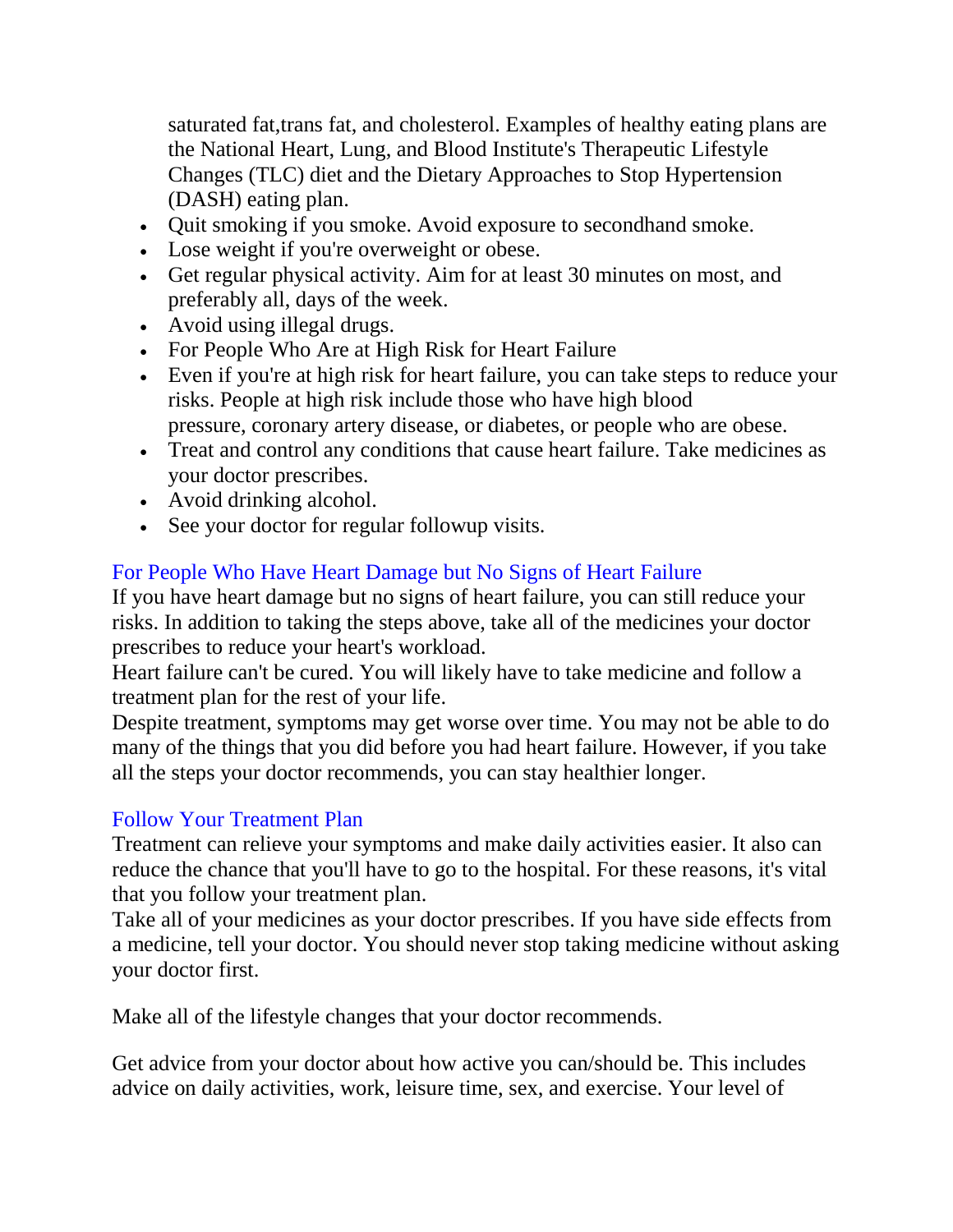activity will depend on the stage of your heart failure (how severe it is). Studies show that aerobic exercise improves heart function; other types of exercise don't.

Keep all of your medical appointments, including visits to the doctor and appointments to get tests and lab work. Your doctor needs the results of these tests to adjust your medicine doses and help you avoid any harmful side effects.

Certain factors can cause your heart failure to worsen. These include:

- Forgetting to take your medicines
- Not following your diet (such as eating salty foods)
- Drinking alcohol
- These factors can lead to a hospital stay. If you have trouble following your diet, talk to your doctor. Your doctor can help arrange for a dietitian to work with you. Avoid drinking alcohol.

People with heart failure often have other serious conditions that require ongoing treatment. If you do, you're likely taking medicines for them as well as for heart failure. Taking more than one medicine raises the risk of side effects and other problems. Make sure your pharmacist has a complete list of all of the medicines and over-the-counter products that you're taking.

Tell your doctor right away about any problems with your medicines. Also, talk with your doctor before taking any new medicine another doctor prescribes or any new over-the-counter medicines or herbal supplements.

Try to avoid respiratory infections like the flu and pneumonia. Ask your doctor or nurse about getting flu and pneumonia vaccines.

Coping with heart failure and changing your life to decrease symptoms can be hard. You may feel depressed. If so, talk to your doctor. He or she may recommend treatment for depression. This treatment can improve your outlook and help you enjoy life more.

## Plan Ahead

Be ready to meet your health needs. Know:

When to seek help. Talk to your doctor about when to make an office visit or when to get urgent help.

Phone numbers for your doctor and hospital.

Directions to the doctor's office or hospital and people who can take you there. A list of medicines you're taking.

## **Key Points**